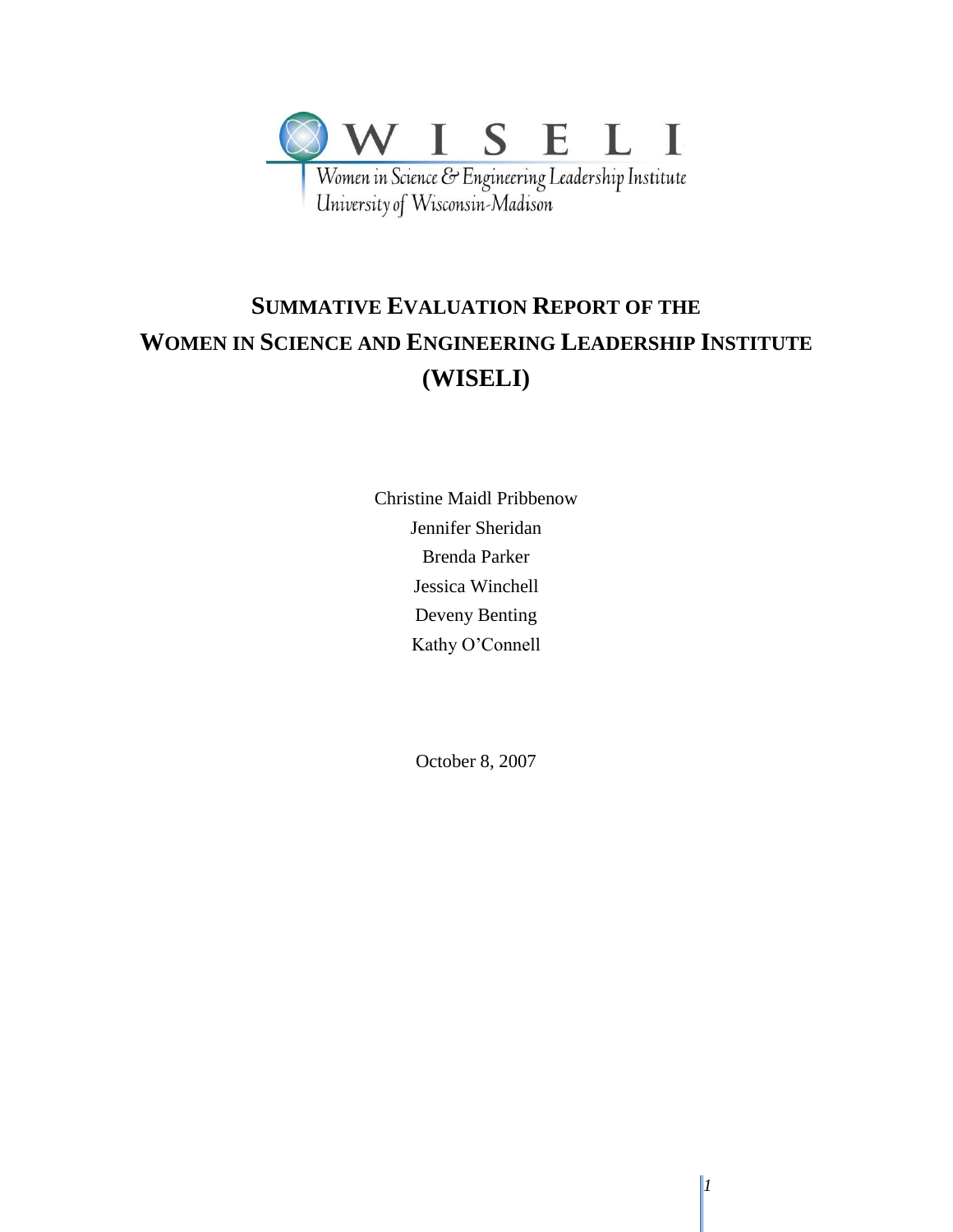## **Acknowledgements**

This research was made possible by a grant from the National Science Foundation (NSF #0123666). Any opinions, findings, and conclusions or recommendations expressed in this material are those of the authors and do not necessarily reflect the views of the National Science Foundation.

We are grateful to UW-Madison administrators, faculty and staff for their willingness to participate in the interviews, surveys, and other means of data collection to inform this report.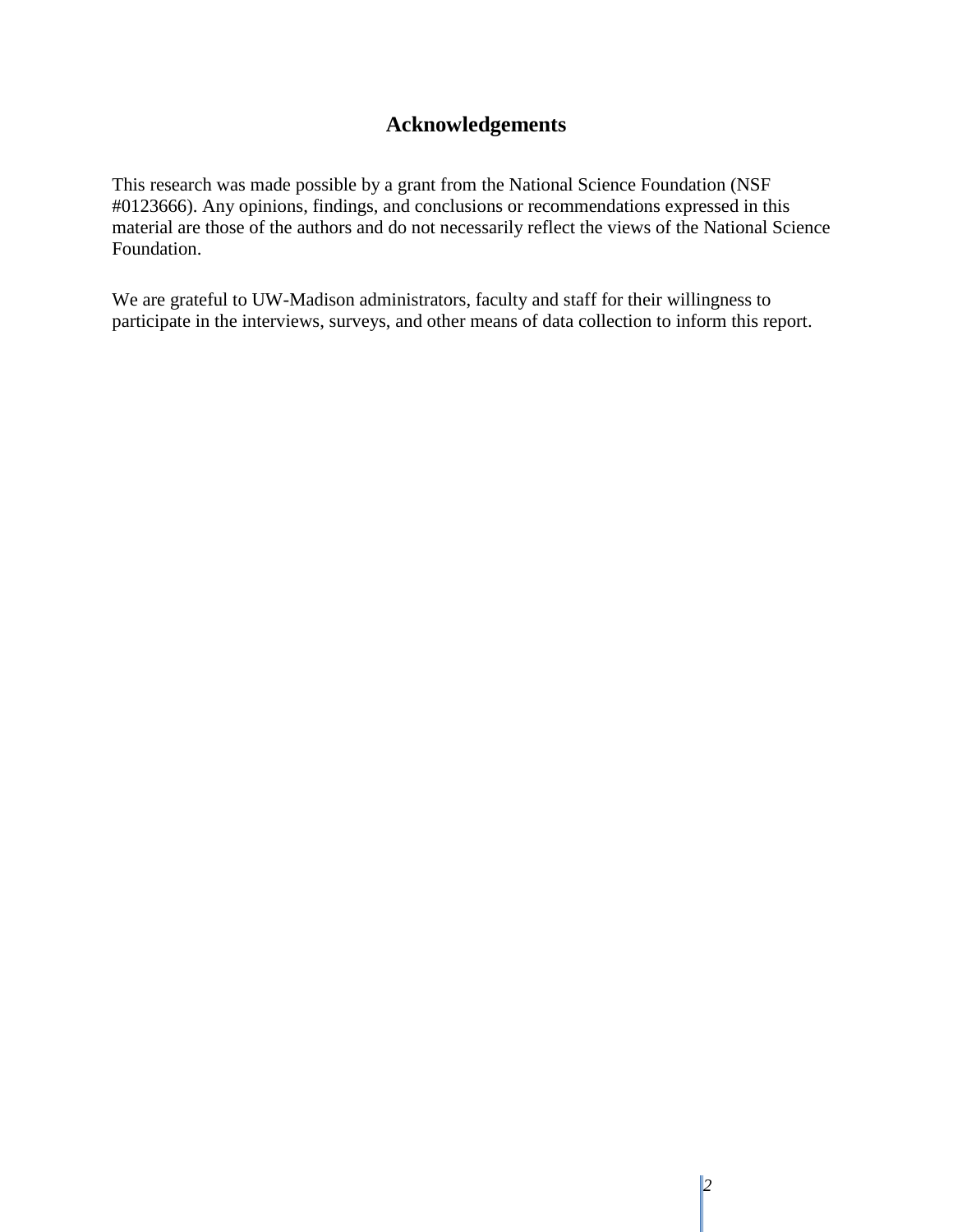### *WISELI Initiative: Climate Workshops for Department Chairs*

In fall 2003, WISELI began offering a workshop series *Climate Workshops for Department Chairs*. The workshops aimed to improve departmental climate through an intervention with department chairs. As an important part of this intervention, WISELI administers an electronic climate survey to faculty, staff, graduate students, and postdoctoral researchers in a participating department. Responses to this survey are presented to participating department chairs in the course of the workshop. Chairs then use the information gathered in this survey to identify strengths and weaknesses and to structure further actions to improve their department's climate.

To date, WISELI has administered the department climate survey to 26 UW-Madison departments. Not all department chairs choose to survey their entire department population. Some, for instance, choose to survey only faculty and staff. The different populations surveyed as well response rates for each department are reported in Table III-8. This data suggests a notable conclusion:

• There appears to be an inverse relationship between a department's size and survey response rate: smaller departments tended to have higher rates of response to the climate survey while larger departments tended to have lower rates of response.

| Dept           | <b>Division</b><br><b>Survey</b> |                                       | <b>Survey</b> | <b>Survey</b>    | Response |
|----------------|----------------------------------|---------------------------------------|---------------|------------------|----------|
|                |                                  | <b>Groups</b>                         | Population    | <b>Responses</b> | Rate     |
| $\mathbf 1$    | Physical<br><b>Sciences</b>      | Faculty & Staff                       | 17            | 12               | 71%      |
| $\overline{2}$ | Biological<br><b>Sciences</b>    | Faculty, Staff & Graduate<br>students | 59            | 29               | 49%      |
| 3              |                                  | All                                   | n/a           | 39               | n/a      |
| $\overline{4}$ | Biological<br>Sciences           | Faculty, Staff & Graduate<br>students | $60^{\circ}$  | 41               | 68%      |
| 5              | Social Studies                   | Faculty, Staff & Graduate<br>students | 45            | 24               | 53%      |
| 6              | Physical                         | All                                   | 414           | 124              | 30%      |
| $\overline{7}$ | <b>Sciences</b>                  | Faculty & Staff                       | 88            | 61               | 69%      |
| 8              | Biological<br><b>Sciences</b>    | Faculty & Staff                       | 16            | 9                | 56%      |
| 9              | Biological<br>Sciences           | Faculty & Staff                       | 85            | 27               | 32%      |
| 10             | Physical<br><b>Sciences</b>      | Faculty & Staff                       | 45            | 34               | 76%      |
| 11             | Biological                       | All                                   | $^{\sim}650$  | 204              | 31%      |
| 12             | Sciences                         | All                                   | 188           | 92               | 49%      |
| 13             |                                  | All                                   | 171           | 104              | 61%      |
| 14             |                                  | Faculty & Staff                       | 25            | 15               | 60%      |
| 15             |                                  | All                                   | n/a           | 59               | n/a      |
| 16             | Physical                         | Faculty & Staff                       | 62            | 35               | 56%      |
| 17             | Sciences                         | Faculty & Staff                       | 19            | 13               | 68%      |

| Table III-8: Detailed summary of survey populations and response rates for participating departments |  |  |  |
|------------------------------------------------------------------------------------------------------|--|--|--|
|------------------------------------------------------------------------------------------------------|--|--|--|

 $\overline{a}$ 

Estimated survey population; response rate is approximate.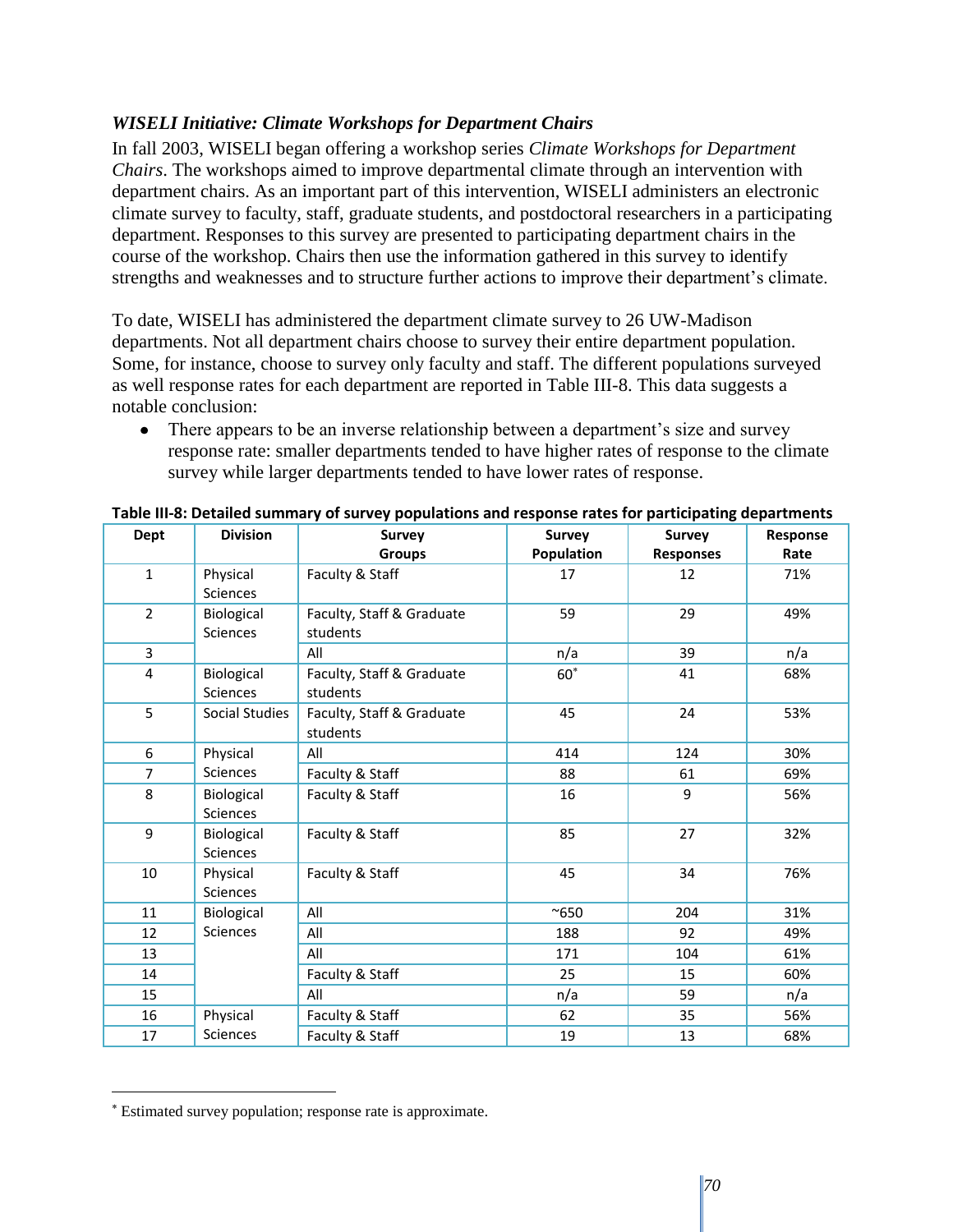| 18 |                   | Faculty &            | 42  | 24  | 57% |
|----|-------------------|----------------------|-----|-----|-----|
|    |                   | Instructors/Adjuncts |     |     |     |
| 19 | Biological        | All                  | 92  | 56  | 61% |
| 20 | Sciences          | Faculty & Staff      | 240 | 111 | 46% |
| 21 |                   | Faculty &            | 25  | 12  | 48% |
|    |                   | Instructors/Adjuncts |     |     |     |
| 22 | Biological        | All                  | 89  | 52  | 58% |
|    | Sciences          |                      |     |     |     |
| 23 | Physical          | All                  | 290 | 112 | 39% |
|    | Sciences          |                      |     |     |     |
| 24 | <b>Humanities</b> | All                  | n/a | 78  | n/a |
| 25 | Physical          | Faculty & Staff      | 49  | 22  | 45% |
| 26 | Sciences          | Faculty & Staff      | 22  | 12  | 55% |

Comparing overall climate ratings across the different surveyed groups (Table III-9), one can note that a majority of all groups reported positive perceptions of their department's climate. Faculty, academic staff, and classified staff tended to report similar average ratings of department climate. This is in contrast to graduate students and post-docs/fellows, who reported similar ratings that were somewhat more positive than those reported by faculty and staff. Despite the overall positive picture, a significant minority (10-15%) of faculty and staff rated their department's overall climate as *very negative* or *negative*. This suggests the following conclusions:

- Faculty and staff tend to report more negative perceptions of department climate than graduate students and post-docs/fellows.
- While a majority of faculty and staff report a positive overall department climate, a significant minority reports a negative overall department climate.

| <b>Overall climate rating</b> |     |                      |                 |                 |                 |                      |
|-------------------------------|-----|----------------------|-----------------|-----------------|-----------------|----------------------|
|                               | N   | <b>Very Negative</b> | <b>Negative</b> | <b>Mediocre</b> | <b>Positive</b> | <b>Very Positive</b> |
| Faculty                       | 435 | 3.2%                 | 10.7%           | 22.0%           | 44.9%           | 19.2%                |
| Academic staff                | 330 | 1.8%                 | 8.6%            | 23.6%           | 49.9%           | 16.2%                |
| Classified staff              | 202 | 4.5%                 | 10.1%           | 21.6%           | 47.7%           | 16.1%                |
| Graduate students             | 362 | 0.8%                 | 5.3%            | 18.5%           | 58.5%           | 16.8%                |
| Postdoctoral Researchers      | 56  | $0.0\%$              | 1.8%            | 23.6%           | 49.1%           | 25.5%                |

**Table III-9: Comparison of respondents' overall ratings of department climate for all participating departments**

Examining the distribution of faculty and staff responses to individual items from the department climate survey highlights particular issues that may contribute to the negative department climate some faculty and staff report. In particular, the following issues emerge as common to faculty and staff:

- A significant minority, about 20%, of faculty and staff report feeling under-appreciated for their work in the department.
- A proportion of faculty and staff report that they do not have the resources they need to be productive in their jobs. More faculty (about 20%) than staff (about 10%) reported this issue.
- Only about half of faculty and staff indicate that they trust the individuals who make decisions that will affect them.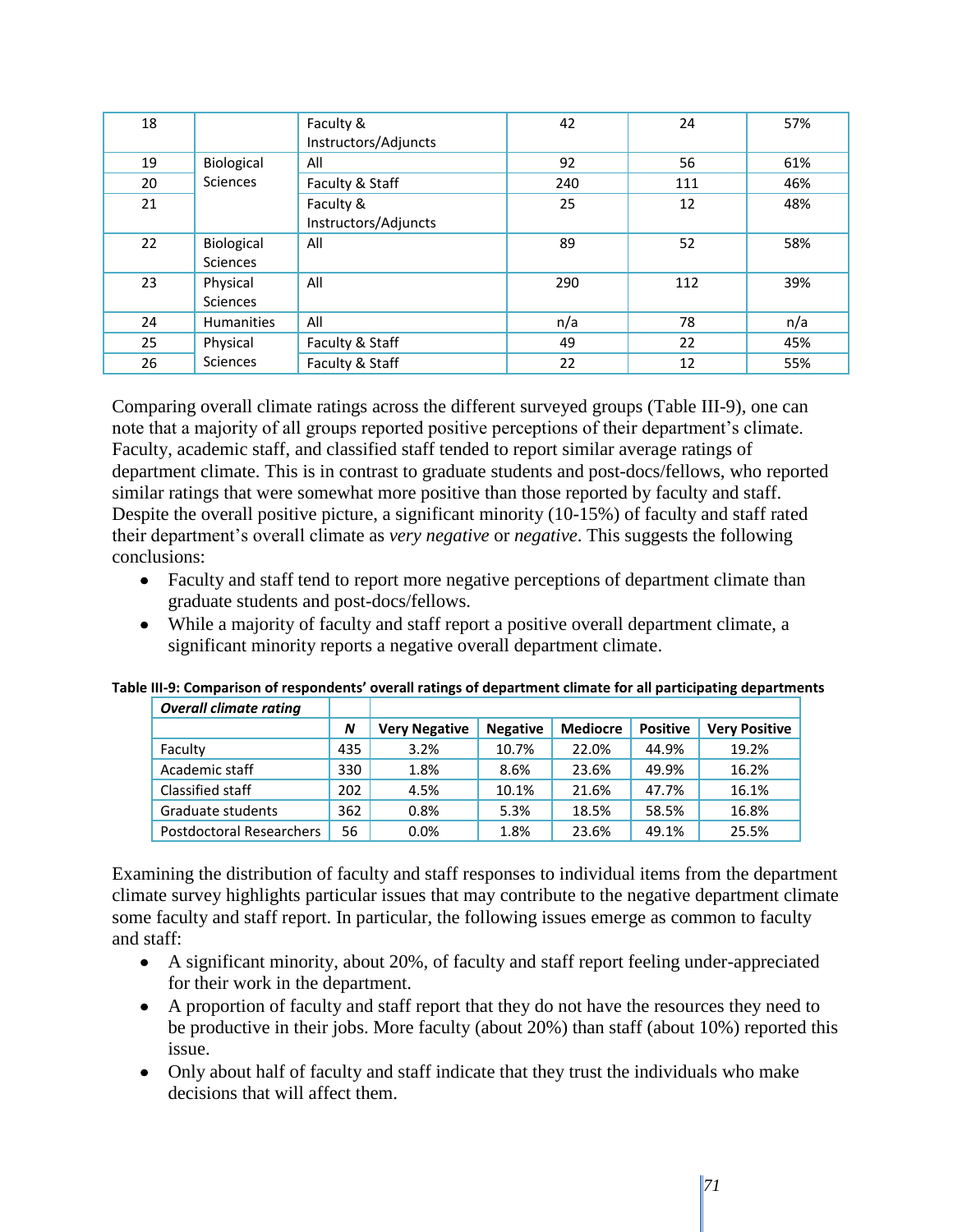- Some faculty and staff report that they do not have any agency in departmental decisionmaking. Such perceptions appear to be more widespread among staff (about one-third) than faculty (less than one-quarter).
- A large minority of faculty and staff report a lack of feedback on their job performance and a lack of support for professional development. This issue appears to be a larger problem for academic staff than for faculty or classified staff.
- Some faculty and staff feel isolated in their departments. Between 15 and 25% of faculty and staff report feeling isolated despite others being around.
- A non-trivial fraction of faculty and staff indicate that differences among people are not valued in their departments.

#### **Table III-10: Distribution of faculty responses to departmental climate statements for faculty (n=435) in participating departments.**

|                                                                                                                              | <b>Strongly</b> |                 |                |              | <b>Strongly</b> |
|------------------------------------------------------------------------------------------------------------------------------|-----------------|-----------------|----------------|--------------|-----------------|
|                                                                                                                              | <b>Disagree</b> | <b>Disagree</b> | <b>Neutral</b> | <b>Agree</b> | <b>Agree</b>    |
| My department is a welcoming place to work.                                                                                  | 2.5%            | 8.1%            | 17.1%          | 43.0%        | 29.3%           |
| I understand my role and responsibilities as a member                                                                        | 0.2%            | 4.9%            | 9.7%           | 44.1%        | 41.1%           |
| of the department.                                                                                                           |                 |                 |                |              |                 |
| I have the resources I need to be productive in my job.                                                                      | 5.1%            | 14.4%           | 22.0%          | 41.1%        | 17.4%           |
| I feel appreciated for the work I do in the department.                                                                      | 9.1%            | 12.3%           | 21.8%          | 36.7%        | 20.2%           |
| The Chair of the department or my supervisor respects<br>my opinions and contributions.                                      | 5.1%            | 6.5%            | 11.4%          | 34.1%        | 42.9%           |
| Others in the department respect my opinions.                                                                                | 2.3%            | 8.1%            | 22.8%          | 45.4%        | 21.4%           |
| I trust the people who make decisions that affect me.                                                                        | 8.0%            | 17.2%           | 24.0%          | 35.5%        | 15.3%           |
| I am able to influence the decisions that are made in                                                                        | 7.0%            | 15.8%           | 31.1%          | 30.4%        | 15.8%           |
| the department.<br>The Chair of the department appropriately consults or<br>delegates decisions to a group or committee.     | 4.9%            | 9.1%            | 19.5%          | 37.7%        | 28.8%           |
| I feel safe voicing my feelings in front of others.                                                                          | 6.7%            | 11.6%           | 19.1%          | 38.6%        | 24.0%           |
| My work contributes to the mission or purpose of my<br>department.                                                           | 1.2%            | 1.2%            | 7.0%           | 45.2%        | 45.5%           |
| Others recognize how my work contributes to the                                                                              | 5.0%            | 12.3%           | 18.5%          | 45.3%        | 19.0%           |
| mission or purpose of my department.                                                                                         |                 |                 |                |              |                 |
| I am happy with the professional relationships I've<br>formed with others in the department.                                 | 2.6%            | 9.1%            | 16.5%          | 45.0%        | 26.9%           |
| I have had a thorough performance review in the last<br>year.                                                                | 13.3%           | 16.6%           | 21.4%          | 28.5%        | 20.2%           |
| There is somebody in the department who promotes<br>my professional development.                                             | 14.6%           | 17.2%           | 22.2%          | 28.1%        | 17.9%           |
| Resources and other benefits are allocated fairly within<br>the department.                                                  | 11.1%           | 13.7%           | 30.9%          | 31.8%        | 12.5%           |
| Even though other people are around, I feel isolated.                                                                        | 29.8%           | 30.3%           | 16.6%          | 16.8%        | 6.6%            |
| My work is commensurate with my training and                                                                                 | 0.5%            | 2.1%            | 9.2%           | 44.0%        | 44.2%           |
| experience.                                                                                                                  |                 |                 |                |              |                 |
| I have the same level of responsibility and recognition                                                                      | 3.3%            | 10.4%           | 15.5%          | 45.7%        | 25.2%           |
| as those whom I consider my peers.                                                                                           |                 |                 |                |              |                 |
| I experience subtle or overt forms of harassment or<br>discrimination due to my gender, race or other<br>personal attributes | 62.6%           | 19.5%           | 9.5%           | 5.8%         | 2.6%            |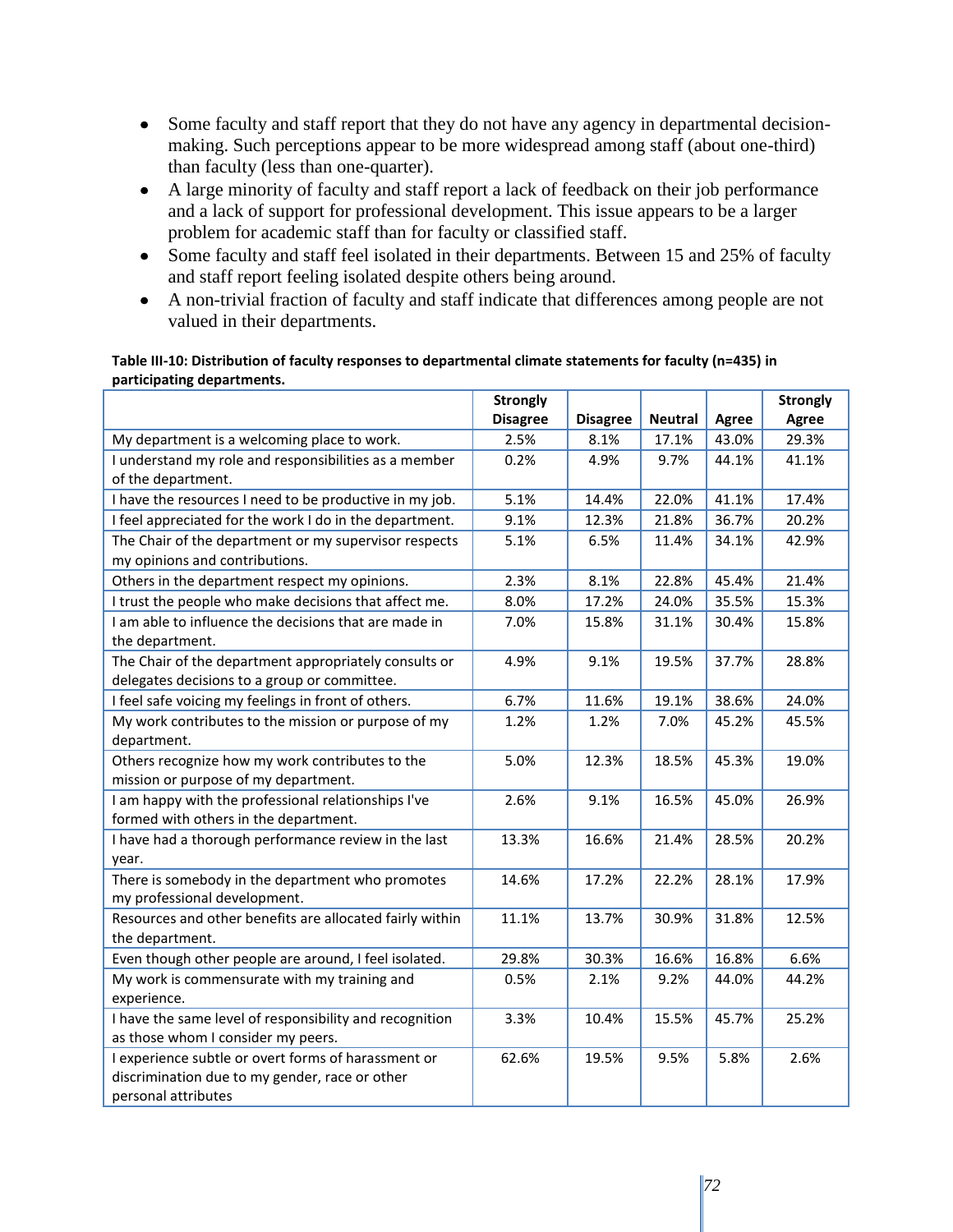| I feel reasonably accommodated when personal and<br>professional responsibilities are in conflict.  | 1.4% | 8.0%  | 26.1% | 39.0% | 25.6% |
|-----------------------------------------------------------------------------------------------------|------|-------|-------|-------|-------|
| I am aware of places or people to go to if I am faced<br>with a problem or issue in the department. | 4.7% | 11.4% | 20.0% | 40.7% | 23.3% |
| Differences among people are valued in the<br>department.                                           | 6.5% | 16.4% | 25.7% | 36.7% | 14.7% |

Turning to the responses of graduate students and postdocs similar trends can be observed though to a lesser degree. Like faculty and staff, some graduate students and post/docs fellows report feeling unappreciated for their work and unable to affect decision-making in the department. Likewise, minorities report a lack of feedback on their job performance and attention to their professional development. The fraction of graduate students and postdocs/fellows reporting such issues is smaller than among faculty and staff. This might indicate either more positive perceptions or greater reluctance to report negative experiences among graduate students and post-docs/fellows.

## *WISELI Evaluation: Climate Workshops for Department Chairs*

The data gathered from past department climate surveys highlights some common issues that department chairs may seek to address in an effort to build a more positive department climate. These may be indicative of the types of issues *Workshop* facilitators are likely to encounter in future sessions. It also suggests general trends among different groups within departments and response rates, either of which may be useful in considering the deployment of future department climate surveys.

## Perceptions of Climate Workshops

Participants were asked if, according to their knowledge, their department chairs had participated in the WISELI climate workshops. In some cases, a brief description of the climate workshop was provided to interviewees for clarification. Only two answered affirmatively. One noted that her department chair had recently participated in the workshop, and that, as a faculty member, she had completed a survey on departmental climate. However, the interviewee had not yet received further information on the survey or the chair's involvement in the climate workshop, and could not report any observed changes in climate yet:

*Well the [department chair] did alert the department that we were going to have a survey that WISELI was giving, another survey which was part of a workshop she had attended… for chairs to look at ways to improve climate in the department. So she did alert us to that and I did subsequently answer one of those questionnaires…Now I'm motivated to go back and ask her what the outcome of that was. Because she didn't come back with an analysis or report afterwards. So maybe she found that there are no issues to address or I'm not sure what.*

The second interviewee reported that, as a department chair and affiliate of WISELI, she had helped participate in a "trial" climate workshop, and had found the experience to be quite valuable, overall:

*And the other thing is I helped with the climate workshops. I was in a trial one…I thought I had something to offer because we'd had a lot of climate issues here that I'd actually*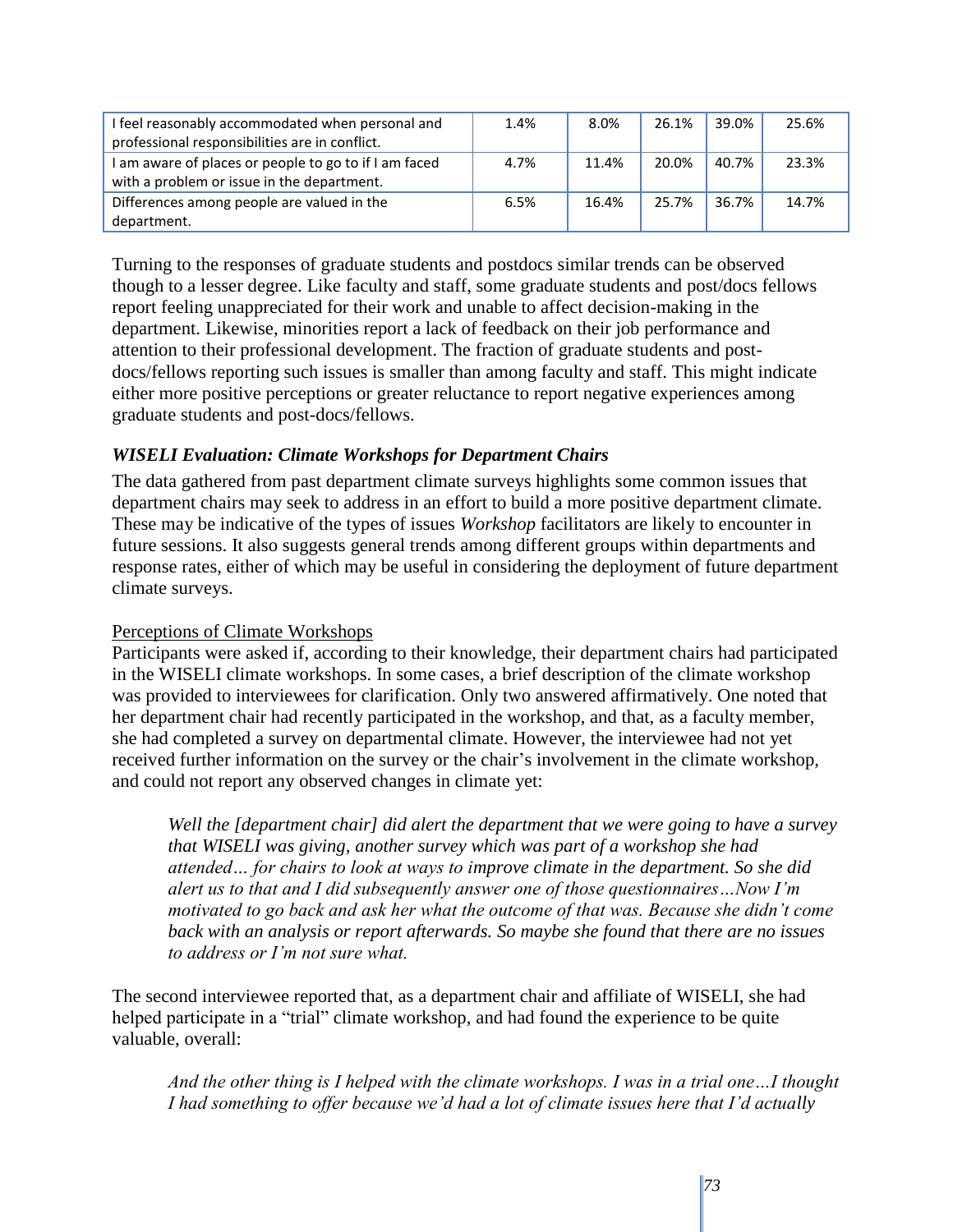*worked on. And that was rewarding. I thought it was a good experience. And they surveyed our department afterwards so I thought that was a positive experience… They asked if I would and I enjoyed it. I thought it was well structured and a useful activity while I was chair.*

A member of the Provost's staff provides his perceptions of the workshops and department climate surveys:

*The number of chairs, for example, that go ahead and have done their evaluation, the climate evaluations in their departments. And almost all of the ones I've talked to after they've done that, there were one to many surprises. Most, I would say, had many surprises. And to me that's a good illustration, where these were typically well-meaning people who probably had a sense that they, they themselves were working hard to create a positive climate for their faculty and were then surprised to find that that's not what particularly their women faculty and minority faculty too, that's not the experience that these faculty in their own departments were having. So I think that was an eye-opening experience for a lot of chairs. And those that shared it with the rest of the department, if they were paying attention, it was probably sort of eye-opening for the rest of the department as well. To appreciate that it isn't the matter, climate is not an objective thing. And it does matter how people all feel about the climate they find themselves in.*

#### Evaluation by Workshop Participants

In 2005, we conducted a study<sup>21</sup> with the twenty-one department chairs who had participated at that point in time. These chairs were invited to participate in the "climate workshops" by the Deans of their respective Colleges and Schools at UW-Madison. They also received email announcements and publicity about the upcoming workshops directly from WISELI staff. In the follow-up survey of the chairs, 58% indicated that they participated due to WISELI's promotional material and 42% said they heard about it from their respective Deans. Two respondents attended the Academic Leadership Series and continued with the workshop after that event. One respondent said they heard about it from someone who previously participated.

Including the pilot group, 21 faculty members, who were department chairs at the time, began the workshops. Of these, one withdrew after the initial meeting, leaving twenty who attended the full workshop series of three, and occasionally four, meetings.

Nineteen of the participants are men and one is a woman. Most of the participants indicated that their position as chair is an "elected" position  $(79\%)$ . On average, the participants have been chair of their departments for seven years. The length of time that a chair serves in the department is typically eight years.

#### *Workshop Sessions and Goals*

 $\overline{a}$ 

According to the WISELI website, the following are listed as goals of the workshops:

<sup>21</sup> Pribbenow, C.M. (2005). *WISELI's climate workshops for department chairs: Evaluation report.* Madison, WI: The Women in Science and Engineering Leadership Institute.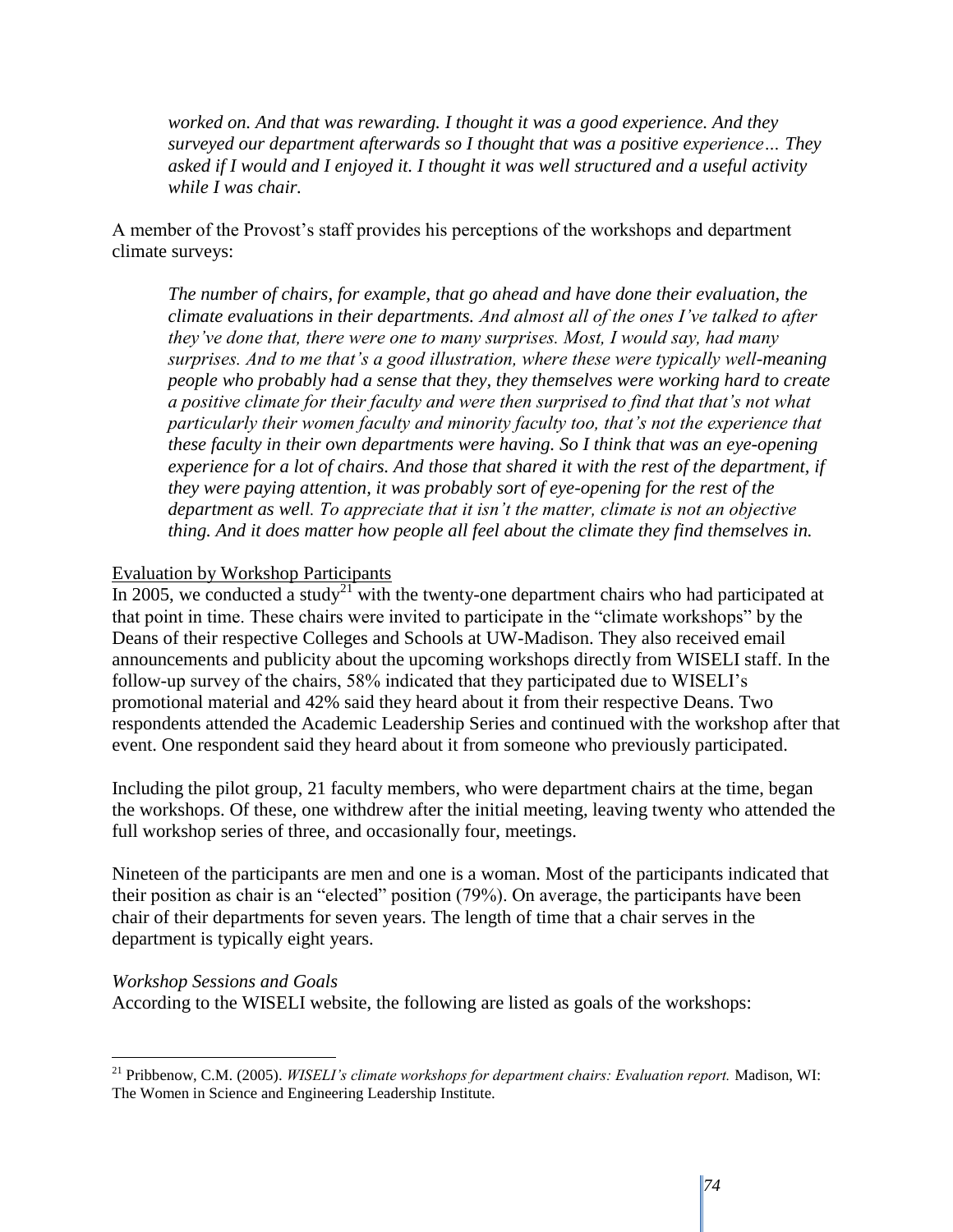- To increase awareness of climate and its influence on the research and teaching missions of a department;
- To identify various issues that can influence climate in a department;
- To present research on how unconscious assumptions and biases may influence climate;
- To enable chairs to assess climate in their own departments;
- To provide chairs with opportunities to enhance climate in their departments by learning from each others' experiences and ideas; and
- To provide chairs with advice and resources they can use to enhance climate in their departments.

The following description is provided about each session of the series:

- Session 1:
	- o Department chairs will engage in a general discussion of climate and the importance of fostering positive climates.
	- o Introduction to web-based departmental climate survey.
	- o Presentation of resources to assist chairs in their efforts to enhance departmental climate.
- Session 2:
	- o Chairs will receive survey results for their individual departments, spend some time reviewing these results and have the opportunity to discuss survey findings. The main objective of this session will be to share experiences and expertise with other chairs and to learn from each other. Chairs will discuss and develop an action plan to address issues revealed by the survey. Chairs will also learn about resources and people on campus who can help them in their efforts to enhance climate.
- Session 3:
	- o Chairs will meet to discuss how they shared survey findings with their departments, what activities they engaged in to enhance the climate in their departments, and how successful they were.
	- o Chairs will address specific topics such as the influence of leadership styles, organizational structure, and decision-making styles on departmental climate.

When asked to identify the value of each of the workshop components, the participants indicated that the facilitator (Jo Handelsman), interaction with other chairs, and the department surveys and results/report of the department survey were the most valuable components.

| How valuable was each of the components<br>of the workshop series? | <b>Extremely</b><br>valuable | Somewhat<br>valuable | Not at all<br>valuable |
|--------------------------------------------------------------------|------------------------------|----------------------|------------------------|
| The facilitator (Jo Handelsman)                                    | 17 (89%)                     | 2(11%)               | 0                      |
| <b>Interaction with other chairs</b>                               | 15 (79%)                     | 4 (21%)              | 0                      |
| <b>Campus resources</b>                                            | 3(17%)                       | 12 (67%)             | 3(17%)                 |
| Reading resources and bibliography                                 | 3(17%)                       | 13 (72%)             | 2(11%)                 |
| The department survey                                              | 16 (84%)                     | 2(11%)               | 1(5%)                  |
| The results and report of responses from                           | 15 (79%)                     | 4 (21%)              | 0                      |
| the survey                                                         |                              |                      |                        |
| Meeting in a series of three sessions                              | 10 (56%)                     | 8(44%)               | 0                      |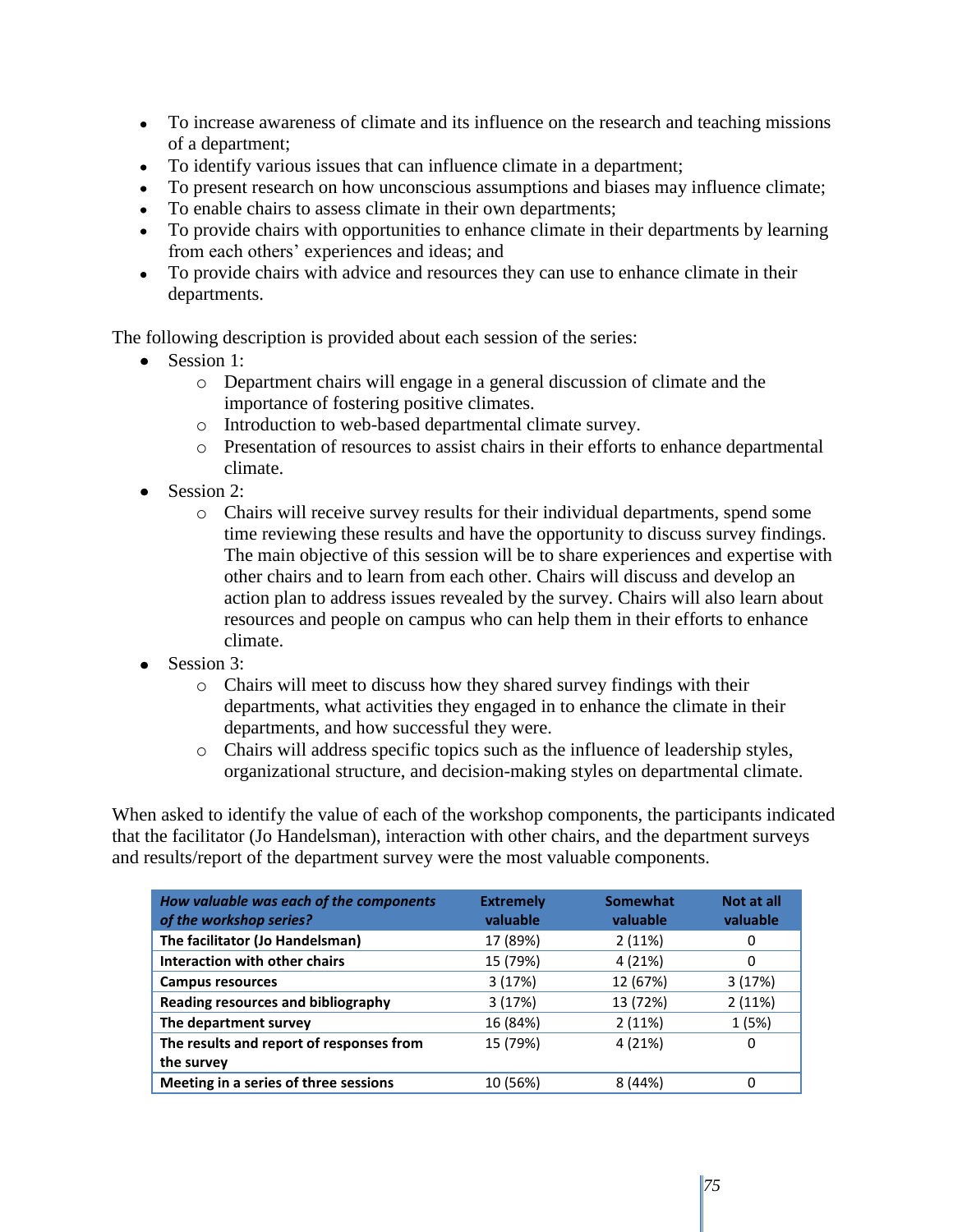When the workshop participants were asked to identify the level to which each of the workshop goals was met, most identified them as *definitely* or *somewhat* met:

| Please indicate the level to which each of the<br>following goals was met:                      | This goal was<br>definitely met | This goal was<br>somewhat met | This goal was not<br>at all met |
|-------------------------------------------------------------------------------------------------|---------------------------------|-------------------------------|---------------------------------|
| Increased awareness of climate and its<br>influence on the research and teaching<br>missions    | 14 (74%)                        | 5(26%)                        | 0                               |
| Identification of various issues that can<br>influence climate in a department                  | 15 (79%)                        | 3(16%)                        | 1 (5%)                          |
| Understanding of research on how<br>unconscious biases and assumptions may<br>influence climate | 8 (42%)                         | 10 (53%)                      | 1 (5%)                          |
| Assessing climate in your department                                                            | 16 (84%)                        | 3(16%)                        | 0                               |
| Enhanced climate in your department                                                             | 7 (37%)                         | 9(47%)                        | 3(16%)                          |
| Learning from the other participants and the<br>facilitator                                     | 16 (84%)                        | 3(16%)                        | 0                               |
| Access to advice and resources to improve<br>climate                                            | 7 (39%)                         | 10 (56%)                      | 1 (6%)                          |

Clearly, identifying climate issues, assessing their department's climate and learning from the other participants and the facilitator were goals that were achieved, as indicated by most chairs.

Almost all of the respondents (95%) said that they would recommend others to attend the workshops. When asked *if* and *how* their expectations of the workshop were met, a sampling of the responses they provided included:

- I expected to (and did) obtain better understanding of climate-related issues and how to deal with them constructively.
- To be confident I was not missing something in my attempts to provide a good work climate.
- I had no expectations going in. I have had so much exposure to this area from various sources that I did not expect to learn much that I didn't already know.
- Basic ways to identify problems and formulate solutions.
- Better understanding of climate issues and departmental climate
- Understanding of how departments in other schools were organized and did or did not work.
- I simply felt this was an important activity and the workshops made the survey doable.
- I really wanted to know whether the climate in my dept was as positive and supportive as I perceived it to be. The workshop reinforced this idea but also pointed out a couple of problem areas that we are addressing.
- No pre-existing goals or expectations other than a general interest in fostering a nurturing climate.
- I hoped to gain input from other units on campus and this was achieved.
- I didn't have expectations but was pleased with what I learned.
- I hoped to get a validation of my assessment of our climate. This expectation was met.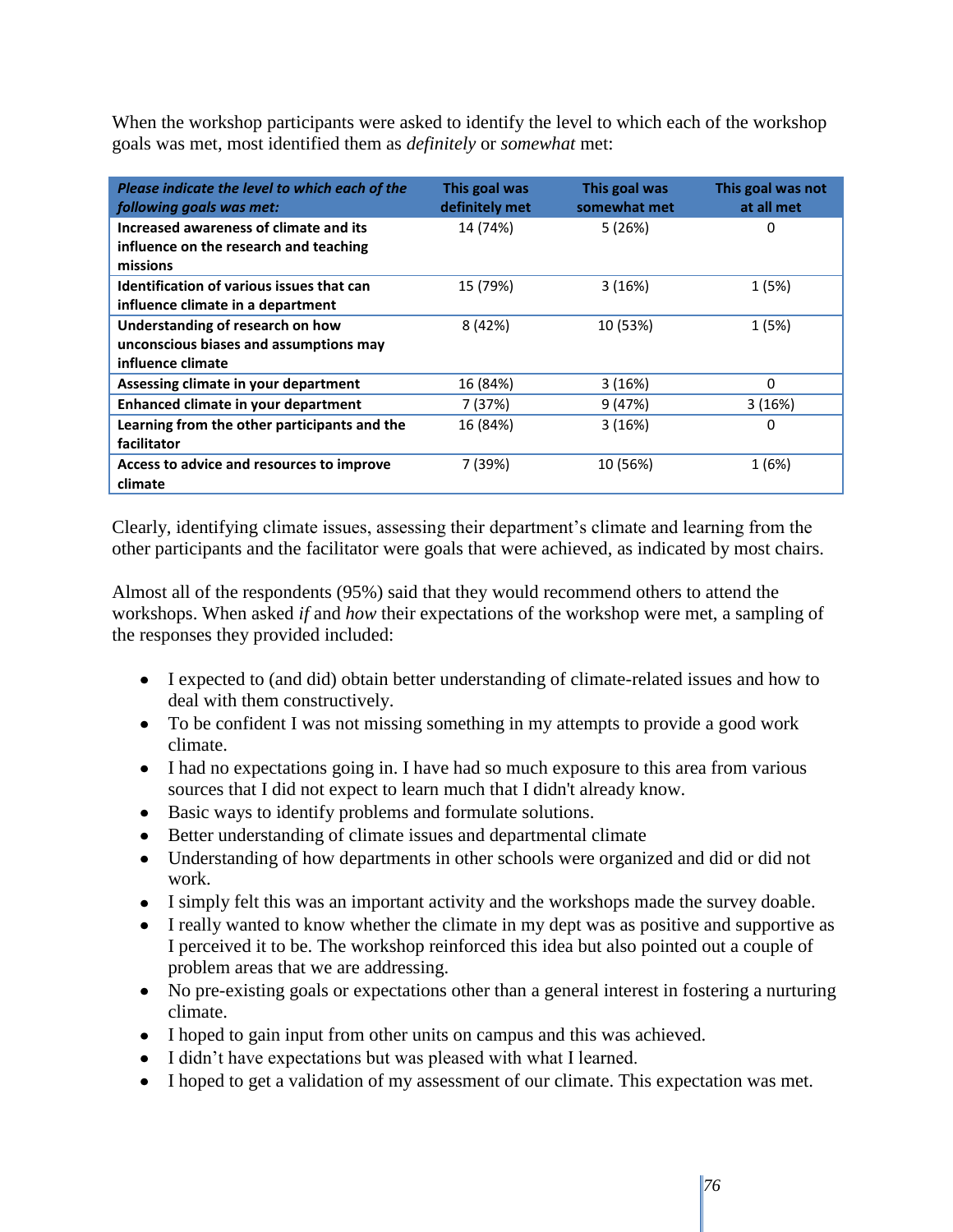• Information on experiences in other departments regarding issues affecting work environment climate, and means to improve it.

They were asked to respond to the following, "Since attending the workshops and doing the survey, how has the climate in your department changed?"

| <b>The climate is:</b>             |          |
|------------------------------------|----------|
| <b>Significantly more positive</b> | 2(11%)   |
| Somewhat more positive             | 12 (63%) |
| The same as it was before          | 5(26%)   |
| Somewhat more negative             | O        |
| <b>Significantly more negative</b> |          |

Most of the chairs indicated that after participating in the workshops, the climate in their department has improved positively. When asked what the WISELI staff could do to improve the workshops, the following responses from some of the participants included:

- The coordinators of the workshop should not require department chairs to do the survey. They should first discuss literature showing that surveys without follow up can do damage. I learned this AFTER the survey was distributed. I felt pressured to respond to the survey in ways that did not feel right. In the end I ignored the workshop coordinators and did what felt right for me.
- Better insight into interpreting survey results. Better advice on including or excluding academic and classified (or separate surveys from survey professors).
- Learn the environment of medical school department, understand the culture, interview chairs and directors, plan a process that looks at the complex issues of clinical work/education/scholarship.
- More information about what other departments at UW or elsewhere have done to enhance work climate.
- One thing that would help chairs of large departments would be to provide as additional service of summarizing the individual comments using social science analysis tools. I would even pay for it.
- It might be useful to add a follow-up session 6-9 months after the workshop.
- Get them to make time to attend. Suggest strong support from Dean.
- Possibly have department chairs present case studies of how units have improved climate. Examples are very powerful to illustrate the impact of relatively small changes. Sharing is very important as departments vary so much across campus.
- Greater structure to portions for sharing of experience between departments.

When the workshop participants were asked if they would like their departments resurveyed, 10  $(56%)$  said "yes," while eight  $(44%)$  indicated "no." Open-ended responses included:

- This would depend on timing. To date, I haven't taken any action as a result of the meetings and survey, primarily because I only completed this recently.
- It is likely that my tenure as chair will be up in 3-6 months. It is too soon to see major change. The new chair will need time to "get on her/his feet" before another survey.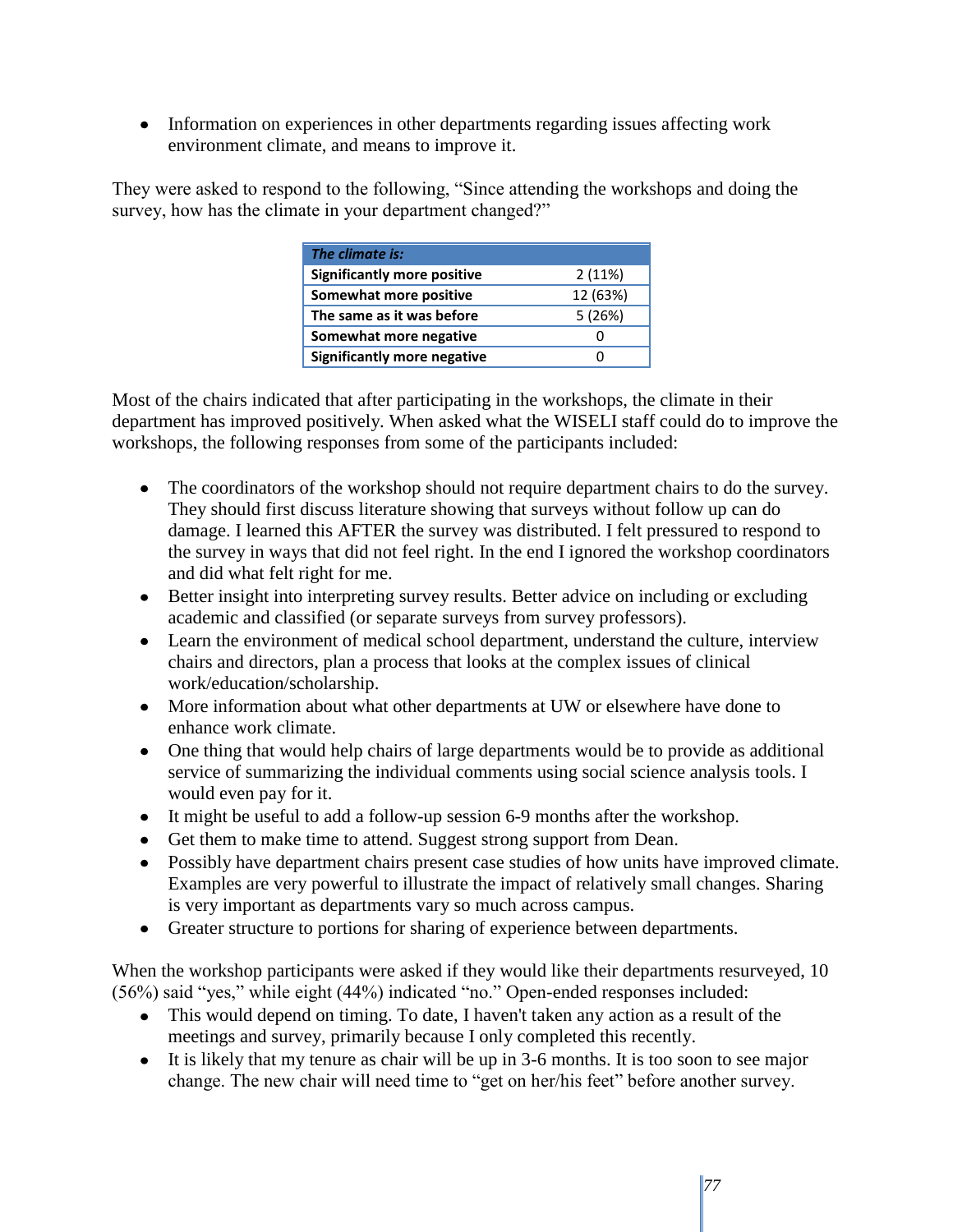- The results of the survey were very positive. It would be useful to survey again after more time has elapsed.
- Overall, I did not find it to be a useful exercise. The response rate especially for faculty and staff was terrible  $\langle$  <30%). The big climate issue right now is that grant funding is down and people are losing their funding and people are going to be laid off. I don't need a survey to tell me how they feel about this issue.
- Always helps to use the yardstick from time to time to see how things measure up.
- After some time has passed, perhaps 2-3 years, it would be interesting and re-energizing.
- Same problems would exist as did in the initial survey the SURVEY problems, not the climate problems.
- I think these should be done about every three years.
- I would like to do this at a longer interval, say 3 years, to assess systematic, long-term changes in climate. Right now, I am aware of communication issues among a few faculty, which for now have made the dept a less pleasant place to be, but am working toward resolution. I am hopeful that this is a very temporary situation.
- This would need to be discussed with our new Dept Chair, [NAME]. I would be in favor or another survey but [NAME] needs to be consulted first.
- This would be welcome. I believe that departmental climate is somewhat improved, but only a survey could determine this objectively.
- Not sure I've thought about it. Do not like to impose upon people's time with the survey, although information is useful.
- Our climate is quite good and I expect it to continue to improve based on what we are already doing.
- Good benchmark for new chair incoming.
- Next year would be the appropriate time.

One chair requested that we re-survey his department. The first climate survey for this department was sent out on April 30, 2004 and 23 people responded. The second survey was sent on May 9, 2005 and 55 people responded. For this department, the average climate score increased in a positive direction—from 3.21 to 3.71. We have to be cautious when attributing this change to the workshop itself, as the Chair was new in 2004 and some of the respondents may have been evaluating the former chair. The change may also be due to an increase in respondents overall, and who the respondents were for each survey.

The department chair re-surveyed his department in subsequent years. The average score to the question, *On a scale from 1 (very negative) to 5 (very positive), please indicate the current climate in your department*, increases in each year, as found under the MEAN column:

|                    | N  | Minimum | Maximum | Mean | Std. Deviation |
|--------------------|----|---------|---------|------|----------------|
| Y2004              | 24 |         | 5       | 3.21 | 1.179          |
| Y2005              | 56 |         | 5       | 3.71 | .929           |
| Y2006              | 46 |         | 5       | 3.61 | .930           |
| Y2007              | 46 | 2       | 5       | 3.78 | .867           |
| Valid N (listwise) | 24 |         |         |      |                |

#### **Descriptive Statistics**